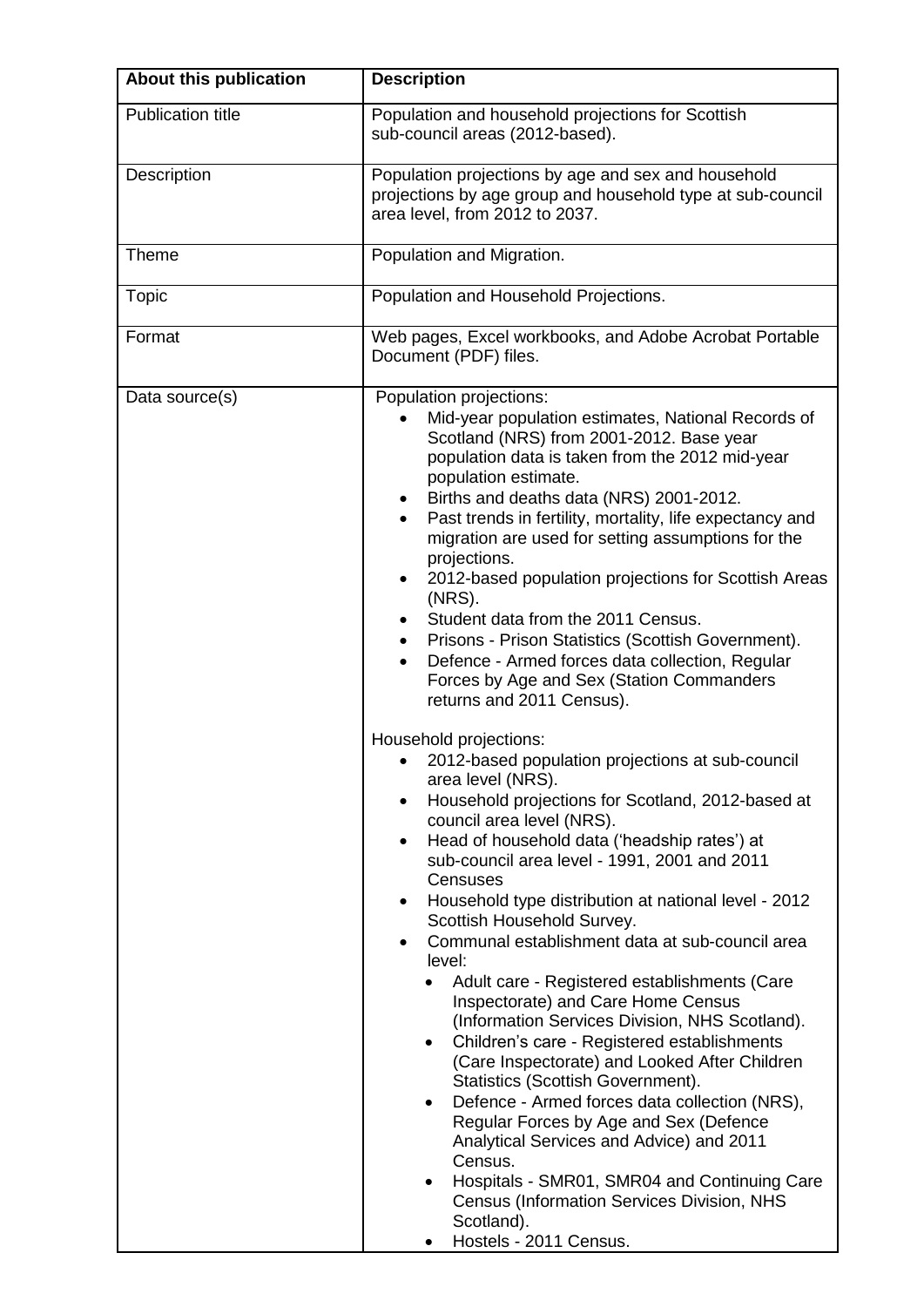|                                             | Hotels and boarding houses - 2011 Census<br>Prisons - Prison Statistics (Scottish Government).<br><b>Residential Schools - Education Analytical</b><br>Services (Scottish Government).<br><b>Student Halls of Residence (Further</b><br>$\bullet$<br>education) - 2011 Census.<br><b>Student Halls of Residence (Higher</b><br>education) - Communal establishment address<br>list (NRS) and Higher Education Statistics<br>Agency.<br>Other establishments - 2011 Census.                                                                                              |
|---------------------------------------------|-------------------------------------------------------------------------------------------------------------------------------------------------------------------------------------------------------------------------------------------------------------------------------------------------------------------------------------------------------------------------------------------------------------------------------------------------------------------------------------------------------------------------------------------------------------------------|
| Date that data is acquired                  | Second half of 2015.                                                                                                                                                                                                                                                                                                                                                                                                                                                                                                                                                    |
| <b>Publication Release date</b>             | 23 March 2016.                                                                                                                                                                                                                                                                                                                                                                                                                                                                                                                                                          |
| Frequency                                   | One-off.                                                                                                                                                                                                                                                                                                                                                                                                                                                                                                                                                                |
| Timeframe of data and<br>timeliness         | The 2012 mid-year estimate is used as the base year for the<br>projections, as this was the latest year for which<br>sub-national projections were produced.                                                                                                                                                                                                                                                                                                                                                                                                            |
| Continuity of data                          | This is the first publication for which sub-council area<br>projections have been attempted for the whole of Scotland.<br>Previously, there was a project (PDF document) which<br>produced sub-council area projections for Fife.                                                                                                                                                                                                                                                                                                                                       |
| <b>Revisions statement</b>                  | Projections are not subject to scheduled revision.<br>Revisions and corrections to previously published statistics<br>are dealt with in accordance with the Scottish Government<br>Statistician Group corporate policy statement on revisions<br>and corrections - a copy of which is available on the <b>Scottish</b><br>Government website.                                                                                                                                                                                                                           |
| Concepts and definitions                    | Further information on NRS population and household<br>projections for Scottish sub-council areas can be found<br>within the background section of the publication on the NRS<br>website.                                                                                                                                                                                                                                                                                                                                                                               |
| Relevance and key uses of<br>the statistics | The primary purpose of the projections is to provide an<br>estimate of the future population and household numbers in<br>sub-council areas in Scotland. These are developmental<br>statistics and are suitable as a reference for future work in<br>this area. There are still issues with producing small area<br>projections and this project has helped to develop a better<br>understanding of them.                                                                                                                                                                |
| Accuracy                                    | These statistics are designated as Experimental Statistics:<br>data being developed. There are issues with producing<br>projections for small areas and they should be treated with<br>caution as they have some limitations.<br>Small areas can experience large changes year-on-year<br>which are then projected to continue, but these changes<br>may be highly unlikely.<br>The assumptions for the population projections about future<br>patterns in fertility, mortality and migration are based on<br>analysis of past trends. Each sub-council area is given a |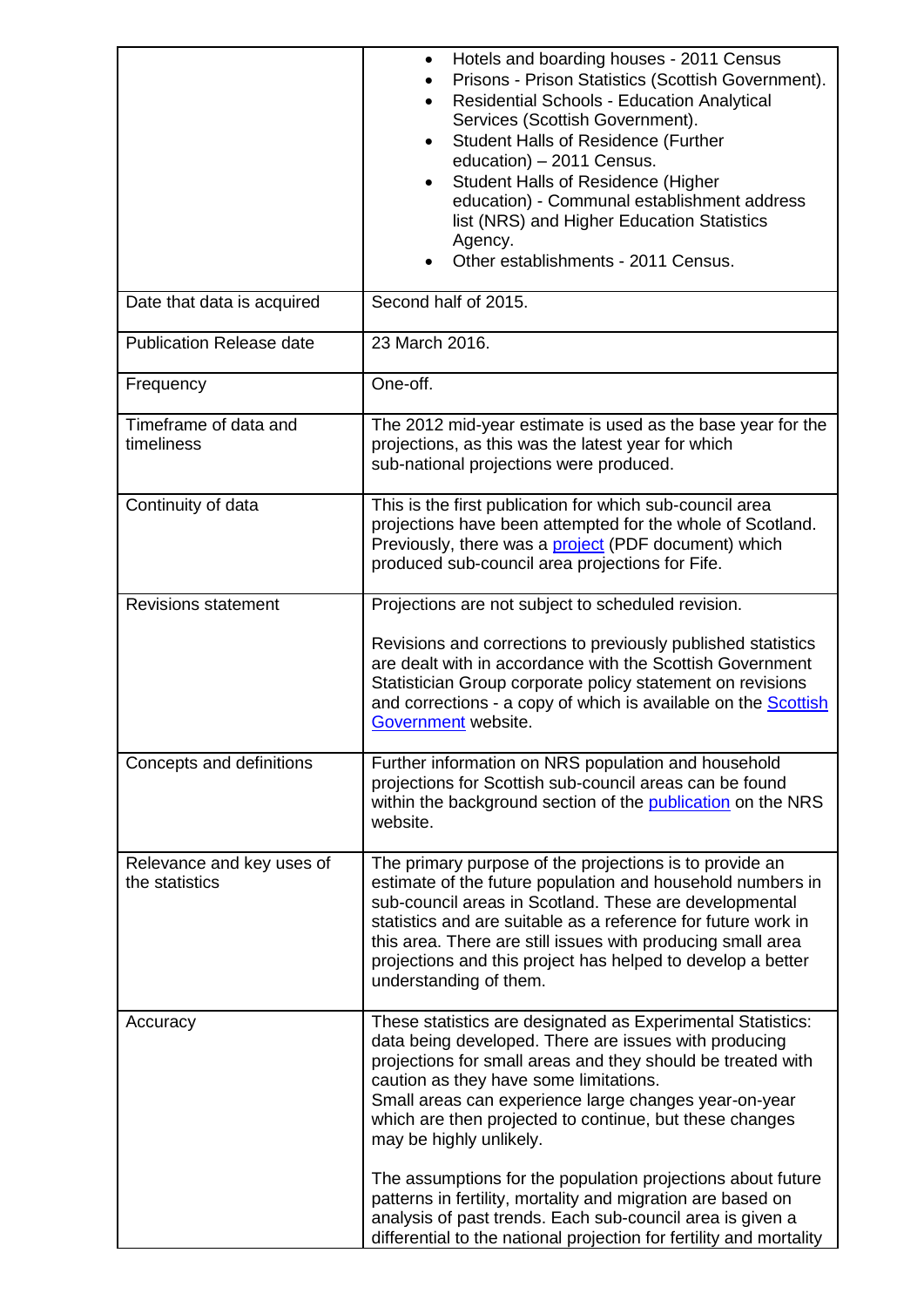|                                   | and recent migration is taken as a five year average and is<br>then assumed for the projection period.                                                                                                                                                                                                                                                                                                                                                                                                                                                             |
|-----------------------------------|--------------------------------------------------------------------------------------------------------------------------------------------------------------------------------------------------------------------------------------------------------------------------------------------------------------------------------------------------------------------------------------------------------------------------------------------------------------------------------------------------------------------------------------------------------------------|
|                                   | Projections have limitations. For more information on the<br>uses and limitations of projections please refer to the uses<br>and limitations section on the NRS website.                                                                                                                                                                                                                                                                                                                                                                                           |
|                                   | Errors mainly affecting the age distribution of the mid-year<br>population estimates that feed into the projections were<br>found in October 2015. More information can be found in the<br>Population projections section of the NRS website.                                                                                                                                                                                                                                                                                                                      |
|                                   | The household projections are based on the population<br>projections and also incorporate trends in household<br>formation.                                                                                                                                                                                                                                                                                                                                                                                                                                        |
|                                   | The projections reflect past policy changes and trends in<br>house-building, but they do not incorporate information on<br>planned future policy changes or house-building. These<br>projections are not, therefore, forecasts of what the<br>government expects to happen.                                                                                                                                                                                                                                                                                        |
|                                   | The uncertainty in the projections increases as they are<br>taken further into the future and projections for smaller areas<br>are generally less reliable than projections for larger areas.<br>For these projections particular care should be taken when<br>using the projections after 2026.                                                                                                                                                                                                                                                                   |
| Completeness                      | The published statistics are population and household<br>projections at Scottish sub-council area level. They include<br>population projections by age and sex, and household<br>projections by age group and household type, at sub-council<br>area level. Although the population projections are published<br>by single year of age and sex and the household projections<br>published for small sub groups they should not be taken to<br>be accurate to this level. They have been published in this<br>detail to allow easy aggregation to larger groupings. |
| Comparability                     | There is limited comparability with other projections as this<br>is the first time sub-council area projections have been done<br>for the whole of Scotland. The chosen geography for these<br>projections varies between councils, so caution must be<br>exercised when comparing areas in different councils. It<br>should, however, be possible to reasonably compare areas<br>within the same council area.                                                                                                                                                    |
| Accessibility                     | It is the policy of the National Records of Scotland to make<br>its website and products accessible according to published<br>guidelines. More information is available in the <b>Accessibility</b><br>section of the NRS website.                                                                                                                                                                                                                                                                                                                                 |
| Coherence and clarity             | The statistics are provided in Excel and PDF format. They<br>are designed to be consistent, and incorporate comparable<br>historical data where appropriate.                                                                                                                                                                                                                                                                                                                                                                                                       |
| Value type and unit of<br>measure | For the population projection: counts of persons, males and<br>females by single-year of age.<br>For the household projection: counts of households, by age<br>groups and types of household.                                                                                                                                                                                                                                                                                                                                                                      |